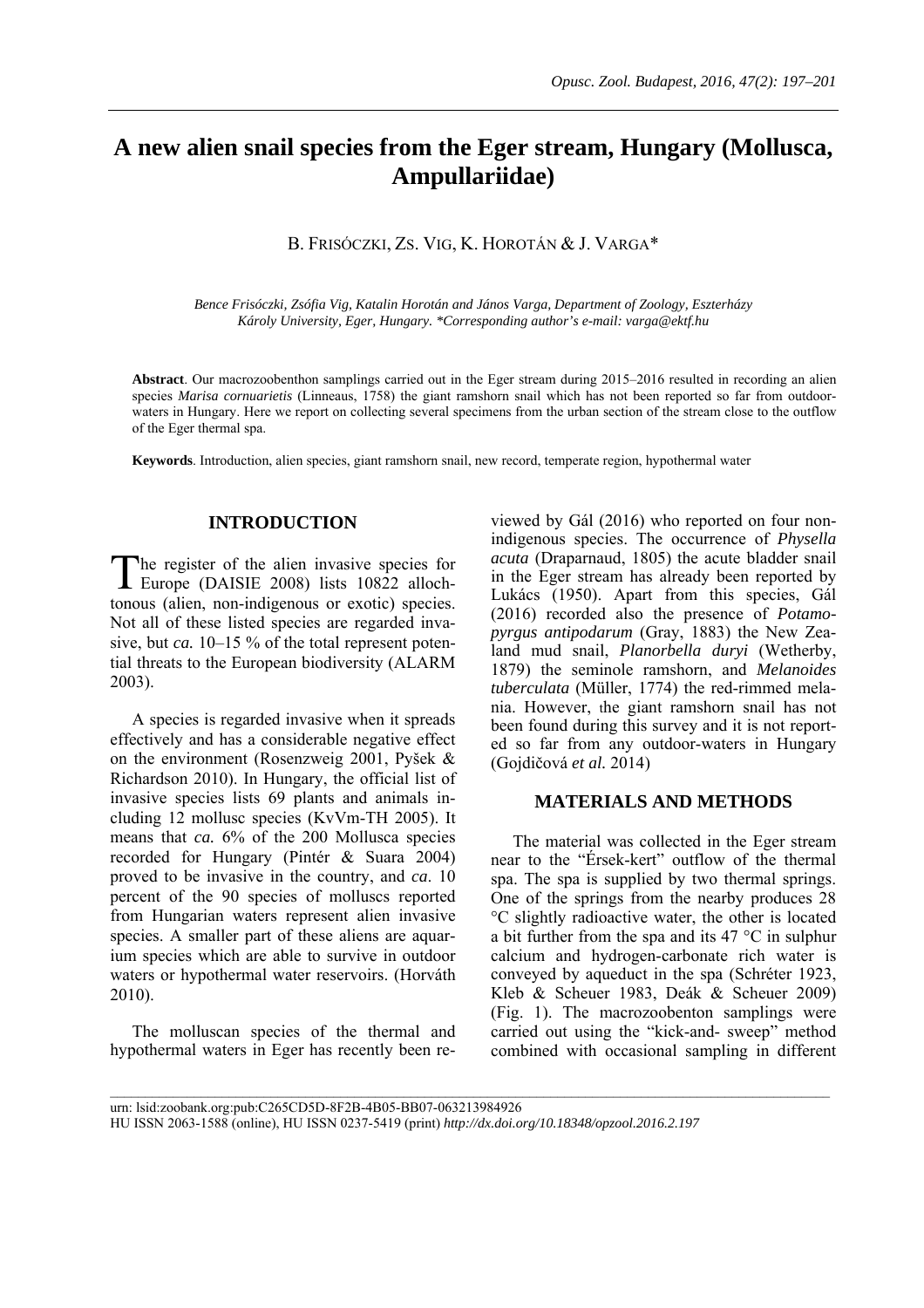

 **Figure 1A.** Eger stream near to Érsek–kert, Eger. **Figure 1B.** Outflow of the Eger thermal Spa.



**Figure 2.** Shells of the giant ramshorn snail collected.



**Figure 3.** Living specimen of *M. cornuarietis* collected and kept further in an aquarium at Department of Zoology, EKU, Eger.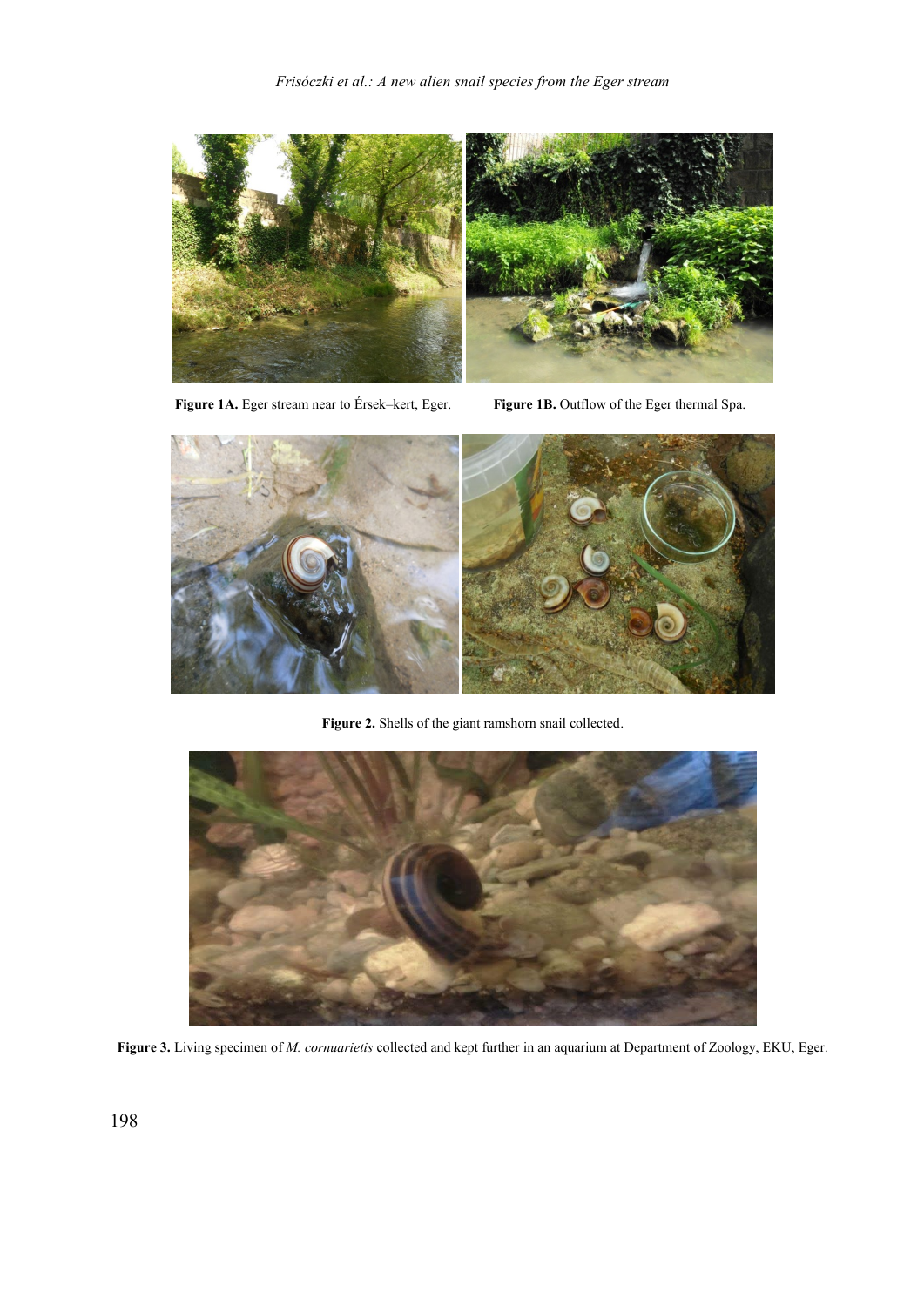habitat types in 18.11.2015, 17.05.2016 and 07. 07.2016. Both, living animals and empty shells were gathered. The living animals were transferred into the Department of Zoology, Eszterházy University for further breeding. Four empty shells as voucher specimens are deposited in the Mollusca Collection of the Hungarian Natural History Museum, Budapest.

## **RESULTS**

During our first sampling 14 giant ramshorn snail specimens were collected including 5 living adult and juvenile specimen and 9 empty shells. In the second and third samplings six and five empty shells have been found respectively. Altogether five living specimen and 20 empty shells were gathered in this small, urban section of the Eger stream (Figs. 2–3).

The adult *Marisa cornuarietis* (Linneaus, 1758) is 3–5 cm in diameter possessing 3–4 spiral turns. Its colour varies between dark yellow and dark brown with 3–6 blackish spiral stripes. The snail is omnivorous but it more known as a generalist herbivore. In case of food shortage the adult animals can feed on eggs of other freshwater molluscs. As it reproduces rapidly it could threaten the population of the native snails (Hofkin *et al.* 1991, Pointier & David 2004, Howells *et al.*  2006).

The temperature demand of the giant ramshorn snail is quite wide it prefers 18–30 °C water temperature but the ideal range is 20–26 °C. At 18 °C the snail became almost inactive and does not tolerate 12 °C or below for a longer time (Ghesquiere 2016, Howels *et al*. 2006).

*Marisa cornuarietis* shows wide range of tolerance toward water oxygen content possessing duplicate respiratory system. It has gills as well as a lung to ensure an efficient respiration also in waters with lower dissolved oxygen level. It is able to close the shell with an operculum and in case of risk of desiccation and able to dig itself deep into the soil for surviving (Akerlund 1969, 1974).

Regarding the physicochemical requirements the giant ramshorn snail prefers the neural pH (7.2 – 8.0) and high calcium concentration which is essential for proper shell building; the ideal range is between 70–90 ppm In case of lower calcium content the shell bears smaller or larger holes (Meier-Brook 1978, Dillon 2000).

#### **DISCUSSION**

Here we report for the first time the outdoor water occurrence of this decorative and popular aquarium snail. Aquarium hobbyists sell it in Hungary under the name "cölöpszarvú csiga" which is the direct translation of the English ramshorn snail. Apart from this vernacular name *Marisa cornuarietis* is frequently called as Colombian ramshorn snail, marisa snail or South American giant ramshorn snail in the literature (Horváth 2010).

According to the recently accepted system, *Marisa cornuarietis* belongs to the family Ampullariidae and native in Central and South America and has moderately recently been introduced into Cuba (1940), Puerto Rico (1952), Florida (1970's) and Texas (1990's) (Cowie & Thiengo, 2003, *Hayes et al.* 2009, Ghesquiere 2016). In outdoor waters of Europe it was first reported not long ago from Spain (Arias, Torralba & Burrial 2014). The Hungarian outdoor population surely represents a recent introduction because the previous study in the Eger stream region carried out during 2013– 2014 did not mention presence of this easily recognizable species (Gál 2016).

Apart from being a common aquarium snail the giant ramshorn snail is used also as ecotoxicological test organism (Oehlmann *et al.* 2006, Forbes *et al.* 2007) and in several regions (Puerto Rico, Brazil, Venezuela, Caribbean etc.) as biological control agent against *Biomphalaria* snails (*B. glabrata* (Say, 1818) and *B. straminea*  (Dunker, 1848)) which are well known vectors of *Schisostoma mansoni* Sambon, 1907 one of the important schistosomes causing human schisostomiasis (Cedeño-León & Thomas 1983, Lockyer *et al.* 2008). It plays a similar role in the control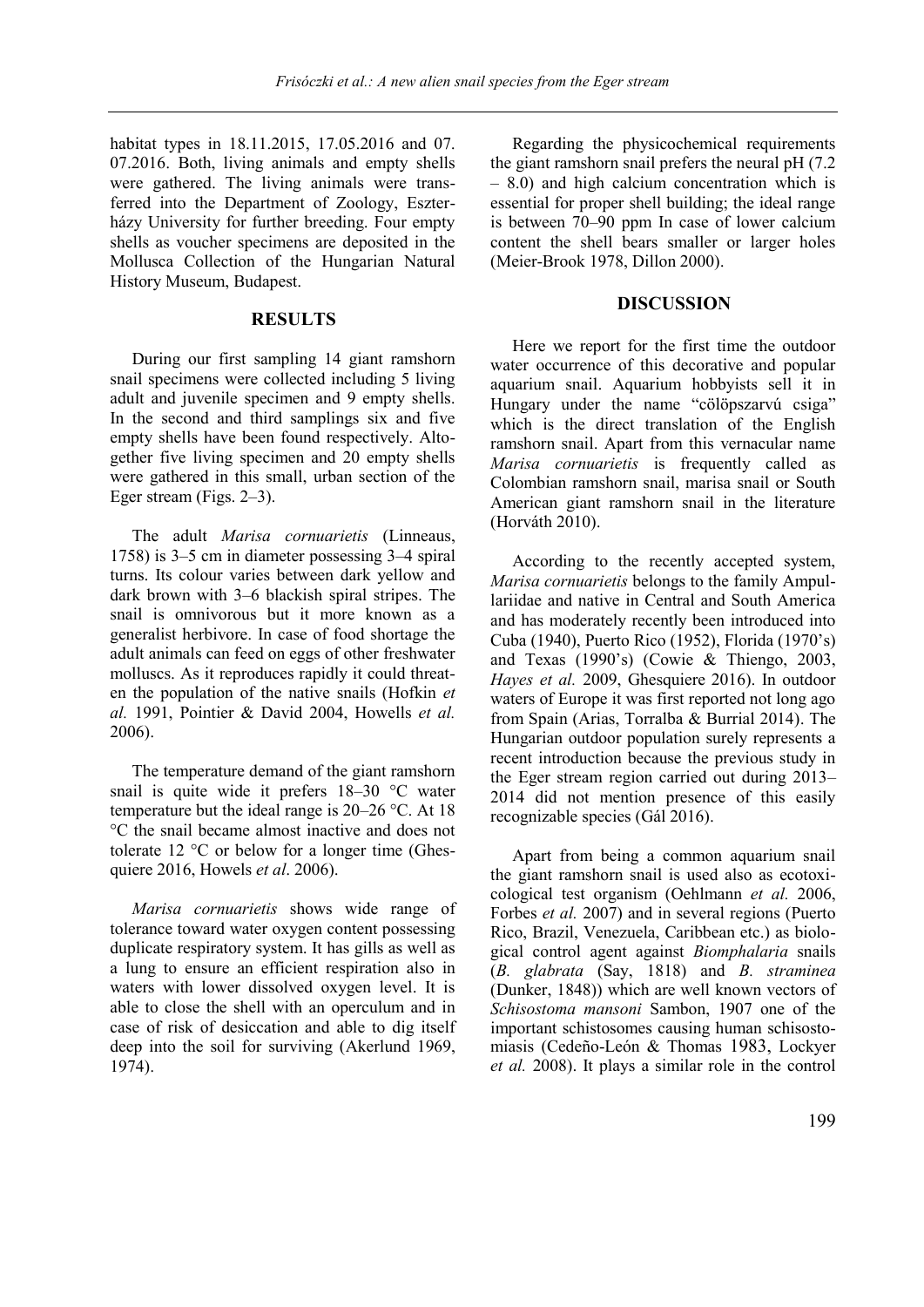of *Melanoides tuberculata* (Müller, 1774) a vector of the oriental lung fluke (*Paragonimus westermanni* Kerbert, 1878) (Ferrer *et. al.* 1991, Howells *et al.* 2006).

The spread of *Marisa cornuarietis* in outdoor waters in North America and Europe is possibly due to the aquarium trade of the snails and aquatic plants and also its use as biological control agent (Pointier 2001, Ghesquiere 2016). From 2013 the tread and release into natural waters of the giant ramshorn snail in the European Union is strictly prohibited. Due to its potential threat to the native flora and fauna in Hungary it is allowed to keep only in aquaria or garden ponds not connected to natural waters. The specimens reported here from the Eger stream might be escaped from the warmwater plant and animal exhibition pool of the Eger Thermal Spa or represents deliberate introduction by aquarists.

The outdoor population of *Marisa cornuarietis*  is currently confined to a short section of the Eger stream where the outflow of the thermal spa maintains a year-round warmer water temperature. Their further spread at the present climatic condition is not anticipated however, a continuous monitoring of the population is needed as suggested earlier for the thermal and hypothermal waters which often serve as the first stepping stone for establishment of these tropical species in the temperate regions (Majoros *et al.* 2008).

## **REFERENCES**

- ALARM (2016): *Assessing Large Scale Environmental Risks for Biodiversity with Tested Methods*. [www.](http://www.alarmproject.net/)  [alarmproject.net](http://www.alarmproject.net/) [Acessed: 20.07.2016]
- ARIAS A, TORRALBA-BURRIAL, A. (2014): First European record of the giant ramshorn snail *Marisa cornuarietis* (Linnaeus, 1758) (Gastropoda: Ampullariidae) from northern Spain. *Limnetica*, 33(1): 65–72.
- ÅKERLUND G. (1969): Oxygen consumption of the ampullariid snail *Marisa cornuarietis* L. in relation to body weight and temperature. *Oikos*, 20: 529– 533. [doi: 10.2307/3543214](http://dx.doi.org/10.2307/3543214)
- ÅKERLUND, G. (1974): Oxygen consumption in relation to environmental oxygen concentrations in the Ampullariid snail *Marisa cornuarietis* (L). *Comparative Biochemistry and Physiology A: Physiology,* 47: 1065–1075.
- CEDEÑO-LEÓN A, THOMAS JD. (1983): The predatory behaviour of *Marisa cornuarietis* on eggs and neonates of *Biomphalaria glabrata*, the snail host of *Schistosoma mansoni*. *Malacologia*, 24: 289– 297.
- COWIE, R.H. & THIENGO, S.C. (2003): The apple snails of the Americas (Mollusca: Gastropoda: Ampullariidae: Asolene, Felipponea, Marisa, Pomacea, Pomella): a nomenclatural and type catalog. *Malacologia*, 45: 41–100.
- DAISIE: <http://www.europe-aliens.org/> [Accessed 20. 07.2016]
- DEÁK, J. & SCHEUER, GY. (2009): Az egri vizek eredete természetes nyomjelzők alapján. *A Miskolci Egyetem Közleménye, A sorozat, Bányászat*, 77: 39–46.
- DILLON, R.T. (2000): *The ecology of freshwater molluscs*. Cambridge University Press, Cambridge, UK, 523 pp. [doi: 10.1016/j.ecoenv.2006.10.014](http://dx.doi.org/10.1016/j.ecoenv.2006.10.014)
- FERRER LÓPEZ, J.R., MONÉ, H., PERERA DE PUGA, G. & YONG CONG, M. (1991): The role of *Marisa cornuarietis* as a biological control agent and its economic and epidemiological implications. *Revista Cubana de Medicina Tropical*, 43(1): 31–35.
- FORBES, V.E., SELCK, H., PALMQVIST, A., AUFDER-HEIDE, J., WARBRITTON, R., POUNDS, N., THOMP-SON, R., van der HOEVEN, N. & CASPERS, N. (2007): Does bisphenol A induce superfeminization in *Marisa cornuarietis*? Part I: Intra- and interlaboratory variability in test endpoints. *Ecotoxicology and Environmental Safety,* 66: 307–318. doi[: 10.1016/j.ecoenv.2006.10.014](http://dx.doi.org/10.1016/j.ecoenv.2006.10.014)
- GÁL, B. (2016): Adatok az egri termálvizek puhatestű faunájához. *Acta Academiae Agriensis Sectio Biologiaie*, in press.
- GOJDIČOVÁ, E., GÖRNET, T., BOTTA-DUKÁT, Z., HEL-TAI, M., FEHÉR, Z., MÁRTON, M., PATKÓ, L., KUCI-EL, H., SOLARZ, W., SZEWCZYK, M., SCHNEIDER, E., OLOSUTEAN, H., BANADUC, A., DUMBRAVÃ, A., LAZAREVIĆ, P., BAKOVIČ, D., ZATEZALO, A., BRANKOVIČ, ,S., KRIŠTÍN, A., KAUTMAN, J., VAV-ROVÁ, L., URBAN, P., ZACH, P., KULFAN, J., VO-